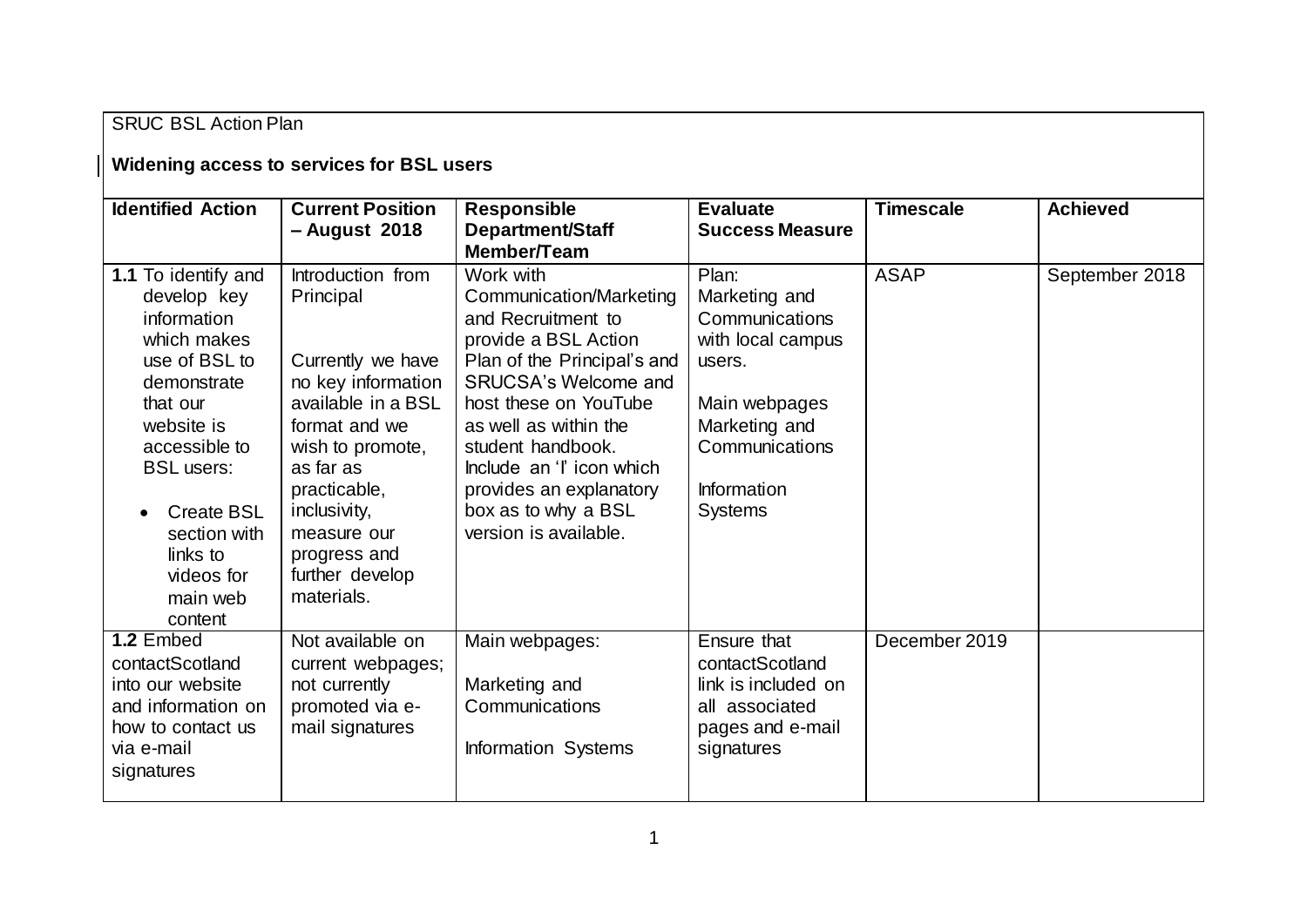| 1.3 Develop a BSL<br>video (with<br>written/sub-titles<br>transcript) which<br>details the<br>personal support<br>process/teaching<br>materials when<br>required | Work in<br>partnership with<br>Deaf Action to add<br><b>BSL</b> interpretation<br>for course<br>materials.<br>This is to be<br>hosted on the<br>student support<br>page of the<br>website | Learner Engagement<br>Team<br>Academic and Support<br><b>Staff</b><br>Information Systems<br>department                         | <b>Visual Media</b><br>available of<br>website which<br>includes BSL<br>Translation which<br>can be accessed<br>when required for<br>teaching materials. | September 2024 |  |
|------------------------------------------------------------------------------------------------------------------------------------------------------------------|-------------------------------------------------------------------------------------------------------------------------------------------------------------------------------------------|---------------------------------------------------------------------------------------------------------------------------------|----------------------------------------------------------------------------------------------------------------------------------------------------------|----------------|--|
| 1.4<br><b>BSL</b> Interpretation<br>at Applicant / Open<br>Evenings and<br>during Principal's<br>Welcome.                                                        | No BSL<br>interpretation<br>available at these<br>events.                                                                                                                                 | <b>Education Business</b><br>Support<br>Marketing & Recruitment<br>Admissions<br>Information Systems                            | <b>BSL</b> Interpretation<br>available if<br>required                                                                                                    | December 2018  |  |
| $\overline{1.5}$<br><b>BSL</b> interpreters at<br>Graduation<br>ceremonies.                                                                                      | No BSL<br>interpretation<br>available at these<br>events due to<br>budgetary<br>constraints and<br>only if requested.                                                                     | <b>Education Business</b><br>Support<br>Marketing and<br>Recruitment to promote<br>availability if this service<br>is required. | Where practicable,<br>all key events<br>should include BSL<br>interpretation and<br>staff can book<br>Interpreters in<br>advance.                        | December 2019  |  |
| 1.6                                                                                                                                                              |                                                                                                                                                                                           |                                                                                                                                 |                                                                                                                                                          | January 2019   |  |
| <b>Key Staff meetings</b>                                                                                                                                        |                                                                                                                                                                                           |                                                                                                                                 |                                                                                                                                                          |                |  |
| include access to                                                                                                                                                | <b>BSL not currently</b>                                                                                                                                                                  |                                                                                                                                 | Include BSL                                                                                                                                              |                |  |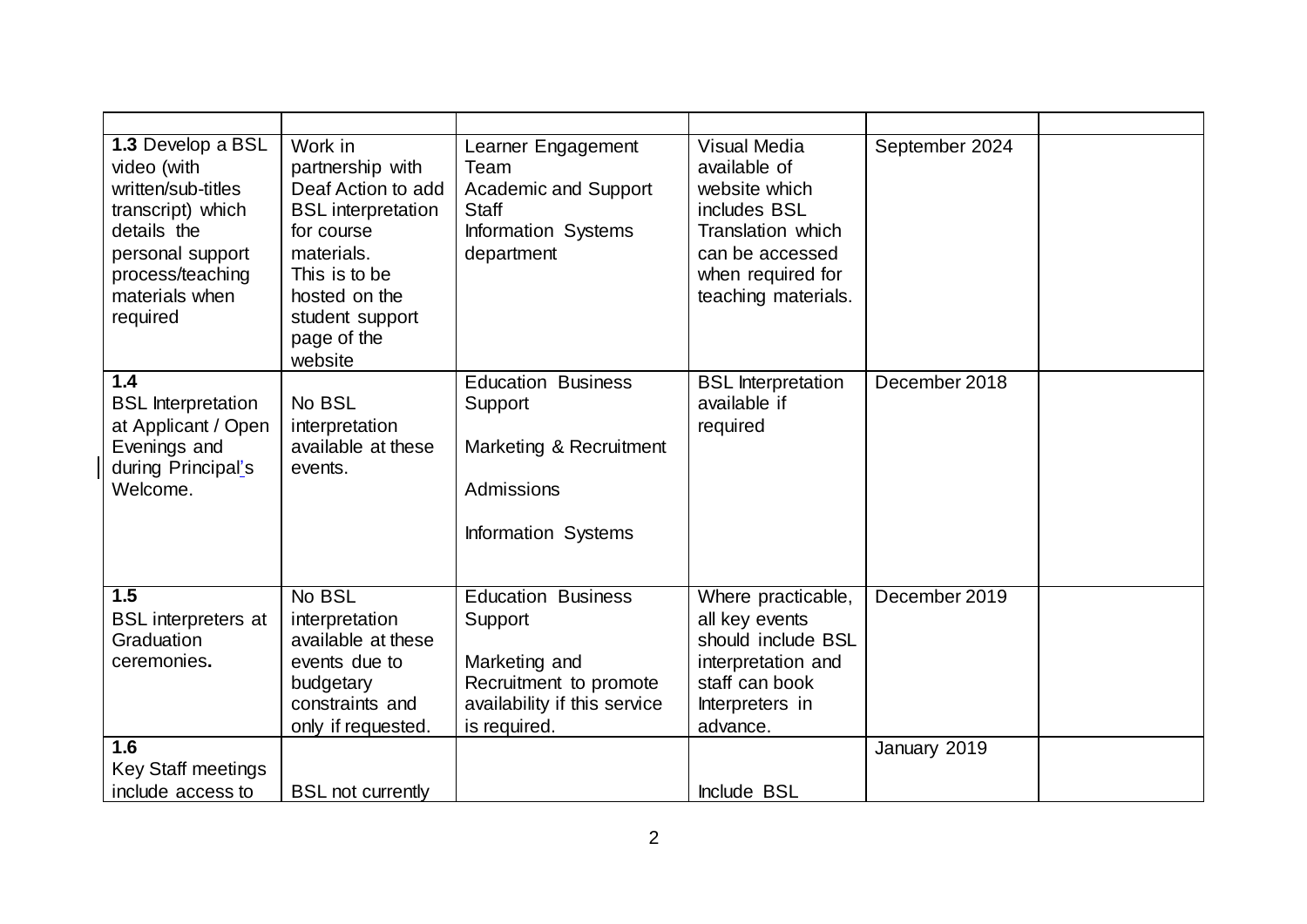| <b>BSL</b> interpretation<br>where practicable<br>to raise awareness<br>of BSL to staff and<br>where to access tis<br>resource.                                                                                                             | available at key<br>staff meetings                                                              | <b>Human Resources</b>                                                                                              | Interpreters where<br>practicable.                                                                                     |                              |                 |
|---------------------------------------------------------------------------------------------------------------------------------------------------------------------------------------------------------------------------------------------|-------------------------------------------------------------------------------------------------|---------------------------------------------------------------------------------------------------------------------|------------------------------------------------------------------------------------------------------------------------|------------------------------|-----------------|
| 1.7 Develop and<br>implement a plan<br>to ensure that BSL<br>users are<br>supported<br>throughout the<br>student journey<br>from pre-entry to<br>graduation and that<br>all transitions into<br>the college are<br>adequately<br>resourced. | No current BSL<br>users to ascertain<br>comprehensive<br>support.                               | Learner Engagement<br>Team<br><b>Residential Manager</b><br><b>Senior Tutors</b><br><b>Business Support Team</b>    | A survey is sent to<br>all BSL users and<br>they progress<br>equally the same<br>as non BSL users                      | November 2018                |                 |
| 2. Staff Development                                                                                                                                                                                                                        |                                                                                                 |                                                                                                                     |                                                                                                                        |                              |                 |
| <b>Identified Action</b>                                                                                                                                                                                                                    | <b>Current Position</b><br>- August 2018                                                        | <b>Responsible</b><br>Department/Staff<br>Member/Team                                                               | <b>Evaluate</b><br><b>Success Measure</b>                                                                              | <b>Timescale</b>             | <b>Achieved</b> |
| 2.1<br>(a) Promote and<br>deliver BSL<br>awareness<br>introduction level<br>courses                                                                                                                                                         | Limited staff and<br>students have little<br>knowledge or<br>experience of<br>working with BSL. | <b>Human Resources</b><br><b>Equality Human Rights</b><br>Information Committee -<br><b>BSL Plan delivery group</b> | Monitor delivery<br>and uptake of staff<br>development and<br>build on existing<br>staff knowledge<br>and expertise in | (a) May 2019<br>(b) May 2019 |                 |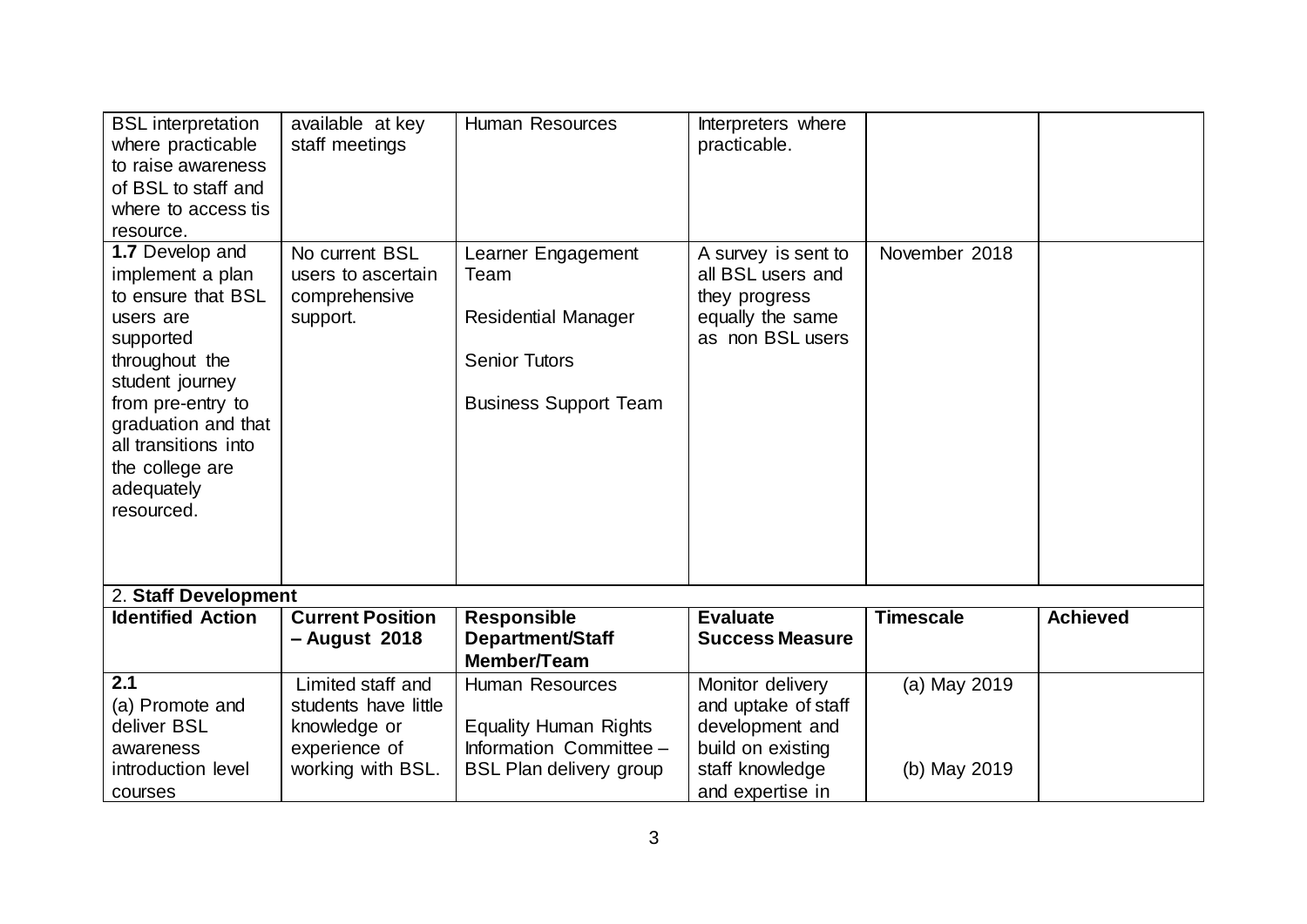| (b) Offer staff BSL<br>1 including<br>progression levels<br>where appropriate                                                                                                                                                               |                                                                                                                   | <b>Scottish Rural College</b><br><b>Students Association</b>                                                                                                        | this area where<br>required.                                             |               |  |
|---------------------------------------------------------------------------------------------------------------------------------------------------------------------------------------------------------------------------------------------|-------------------------------------------------------------------------------------------------------------------|---------------------------------------------------------------------------------------------------------------------------------------------------------------------|--------------------------------------------------------------------------|---------------|--|
| $\overline{2.2}$<br>Identify an on-line<br>training course<br>'Working with<br>Interpreters'                                                                                                                                                | Limited staff have<br>any experience of<br>working with<br><b>Interpreters</b>                                    | Learner Engagement<br>Team<br><b>Human Resources</b><br>E-Learning Team                                                                                             | Monitor staff<br>engagement and<br>feedback                              | December 2019 |  |
| 2.3<br>Raise awareness<br>and understanding<br>of how to access<br>support for BSL<br>users                                                                                                                                                 | At present this<br>can only be<br>accessed by the<br>Learner<br>Engagement<br>Team or Study<br><b>Skills Team</b> | Learner Engagement<br>Team<br><b>Human Resources</b><br>Equality and Human<br>Information Committee<br><b>Scottish Rural College</b><br><b>Students Association</b> | Information<br>available and<br>publicised in BSL<br>and English         | December 2019 |  |
| $\overline{2.4}$<br>(a)Create an on-<br>line Information<br>guide of the BSL<br>Act that includes<br>our local Plan for<br>staff and SRUCSA<br>to promote<br>awareness.<br>(b) Time-table a<br>calendar of events<br>of BSL<br>Roadshows to | At present only<br>one campus has<br>held a BSL<br><b>Awareness Event</b>                                         | Learner Engagement<br>Team<br><b>Study Skills</b><br><b>Human Resources</b><br><b>Scottish Rural College</b><br><b>Students Association</b><br>Marketing and        | $(a)$ Guide<br>Available<br>(b) Events taken<br>place at all<br>campuses | December 2018 |  |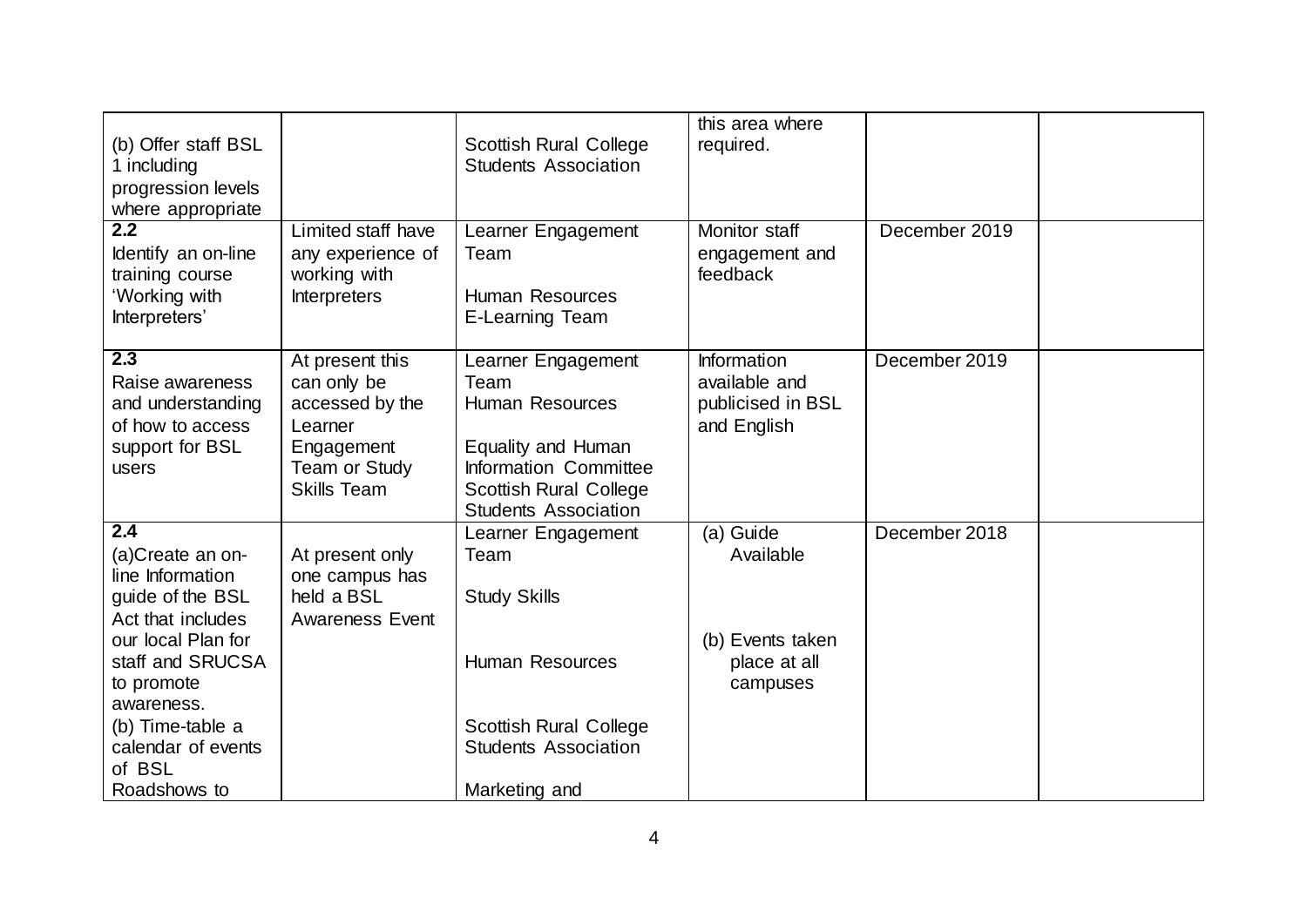| raise awareness at<br>all campuses                                                                                                                             |                                                                                                                                                                                         | Recruitment                                                                                                               |                                                                        |                  |                 |  |  |  |
|----------------------------------------------------------------------------------------------------------------------------------------------------------------|-----------------------------------------------------------------------------------------------------------------------------------------------------------------------------------------|---------------------------------------------------------------------------------------------------------------------------|------------------------------------------------------------------------|------------------|-----------------|--|--|--|
| Maximising our Curriculum and Research to support the delivery of the BSL National Plan                                                                        |                                                                                                                                                                                         |                                                                                                                           |                                                                        |                  |                 |  |  |  |
| <b>Identified Action</b>                                                                                                                                       | <b>Evidence</b>                                                                                                                                                                         | <b>Responsible</b><br>Department/Staff<br>Member/Team                                                                     | <b>Evaluate</b><br><b>Success Measure</b>                              | <b>Timescale</b> | <b>Achieved</b> |  |  |  |
| 3.1<br>Establish a working<br>group to identify<br>opportunities that<br>promote and<br>support the<br>National Plan and<br>widen membership<br>where required | Schedule quarterly<br>meetings with key<br>staff that cover<br>Property and<br>Estates Group,<br>Procurement,<br><b>Business Support,</b><br>and Information<br>Systems. E-<br>Learning | Equality and Human<br><b>Rights Information</b><br>Committee<br><b>Human Resources</b><br>Learner Engagement<br>Team      | Group established<br>Group established                                 | 2018             |                 |  |  |  |
| 3.2<br>Provide a report<br>that recognises<br>opportunities<br>where our<br>curriculum can<br>support the<br>National Plan                                     | Report will be<br>produced                                                                                                                                                              | Equality and Human<br>Rights Information<br>Committee<br>Learner Engagement<br>Team<br><b>Quality Enhancement</b><br>Team | Report will be<br>available in BSL<br>and English                      | 2019             |                 |  |  |  |
| 3.3<br>Implement<br>curricular<br>recommendations                                                                                                              |                                                                                                                                                                                         | Key Academic and<br>Support staff<br>Learner Engagement<br>Team                                                           | Any changes<br>implemented and<br>updated on both<br>staff and student | 2019             |                 |  |  |  |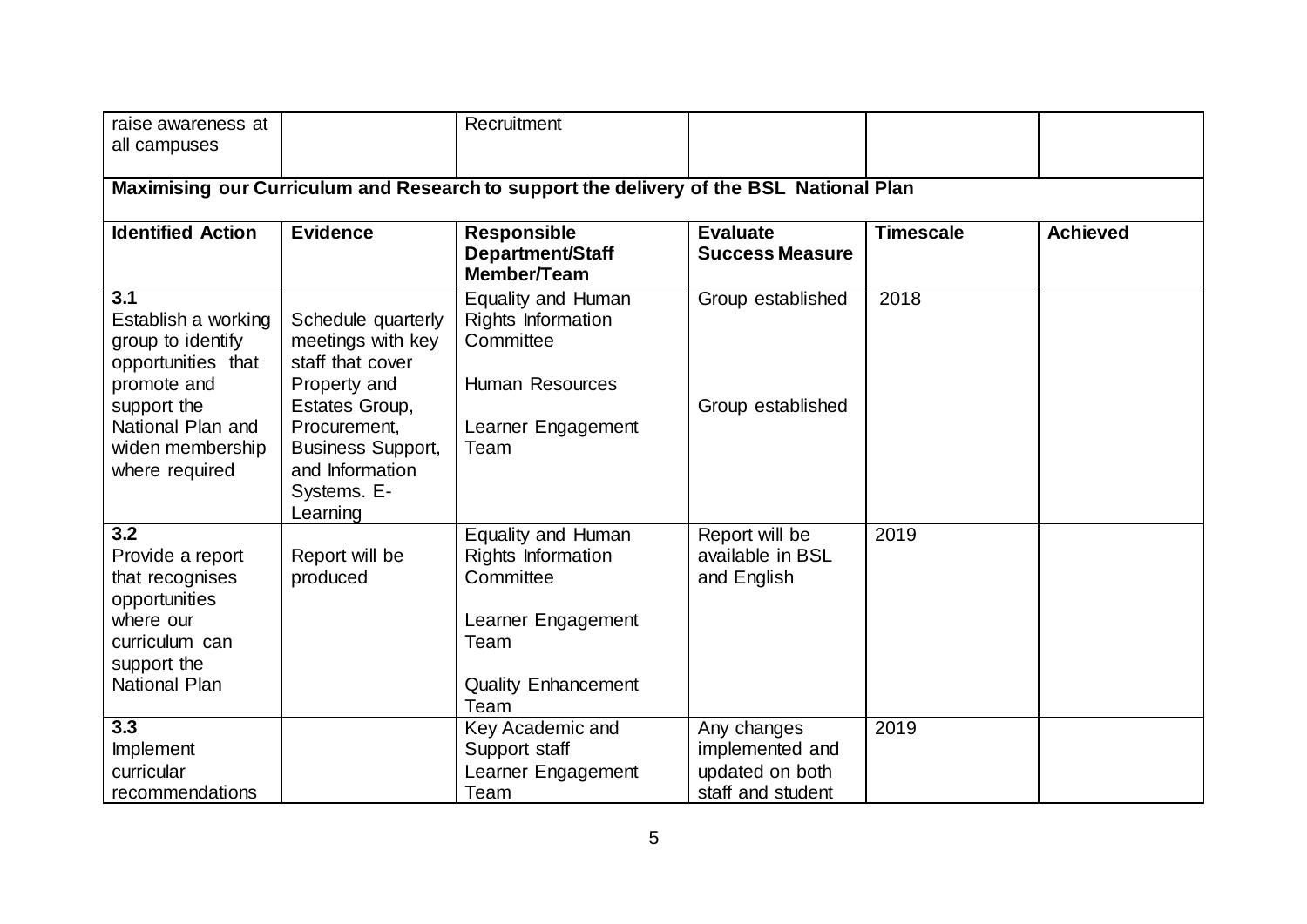| from the report and<br>any changes to<br>practice, where<br>practicable.                                                                 |                                                                                                           | <b>Study Skills Team</b><br><b>Quality Enhancement</b><br>Team                                                                    | portals                                                                                                                                           |                           |  |
|------------------------------------------------------------------------------------------------------------------------------------------|-----------------------------------------------------------------------------------------------------------|-----------------------------------------------------------------------------------------------------------------------------------|---------------------------------------------------------------------------------------------------------------------------------------------------|---------------------------|--|
| $\overline{3.4}$<br>Undertake<br>research projects<br>where required in<br>keeping with the<br><b>National Plan</b>                      |                                                                                                           | Learner Engagement<br>Team<br><b>Study Skills Team</b>                                                                            | Projects<br>Undertaken and<br>initiated                                                                                                           | 2020                      |  |
| 4. Monitoring, Review and Evaluation                                                                                                     |                                                                                                           |                                                                                                                                   |                                                                                                                                                   |                           |  |
| <b>Action</b>                                                                                                                            | <b>Evidence</b>                                                                                           | <b>Responsible</b><br>Department/Staff<br>Member/Team                                                                             | <b>Evaluate</b><br><b>Success Measure</b>                                                                                                         | <b>Timescale</b>          |  |
| 4.1<br>All students and<br><b>SRUC</b> staff are<br>aware of the BSL<br>Plan including their<br>responsibility in the<br>local delivery. | Only some or no<br>awareness at<br>Campuses and off<br>campus - field<br>locations                        | Equality and Human<br>Rights Information<br>Committee<br>Marketing and<br>Recruitment<br>Communications<br><b>Human Resources</b> | Ensure that staff<br>and students at<br>each campus have<br>engaged and<br>record and<br>evaluate<br>attendance at<br>events and on-line<br>hits. | Once per<br>academic term |  |
| 4.2<br>Review the<br>statistics that we<br>provide on BSL<br>applicants, on<br>course and pre-exit                                       | No current or<br>accurate evidence<br>and insufficient<br>established links<br>with the BSL<br>community. | Equality and Human<br>Information Committee<br>Learner Engagement<br>Team                                                         | Staff and students<br>will have a good<br>understanding of<br>the challenges<br>experienced by<br><b>BSL</b> users and                            | <b>June 2019</b>          |  |